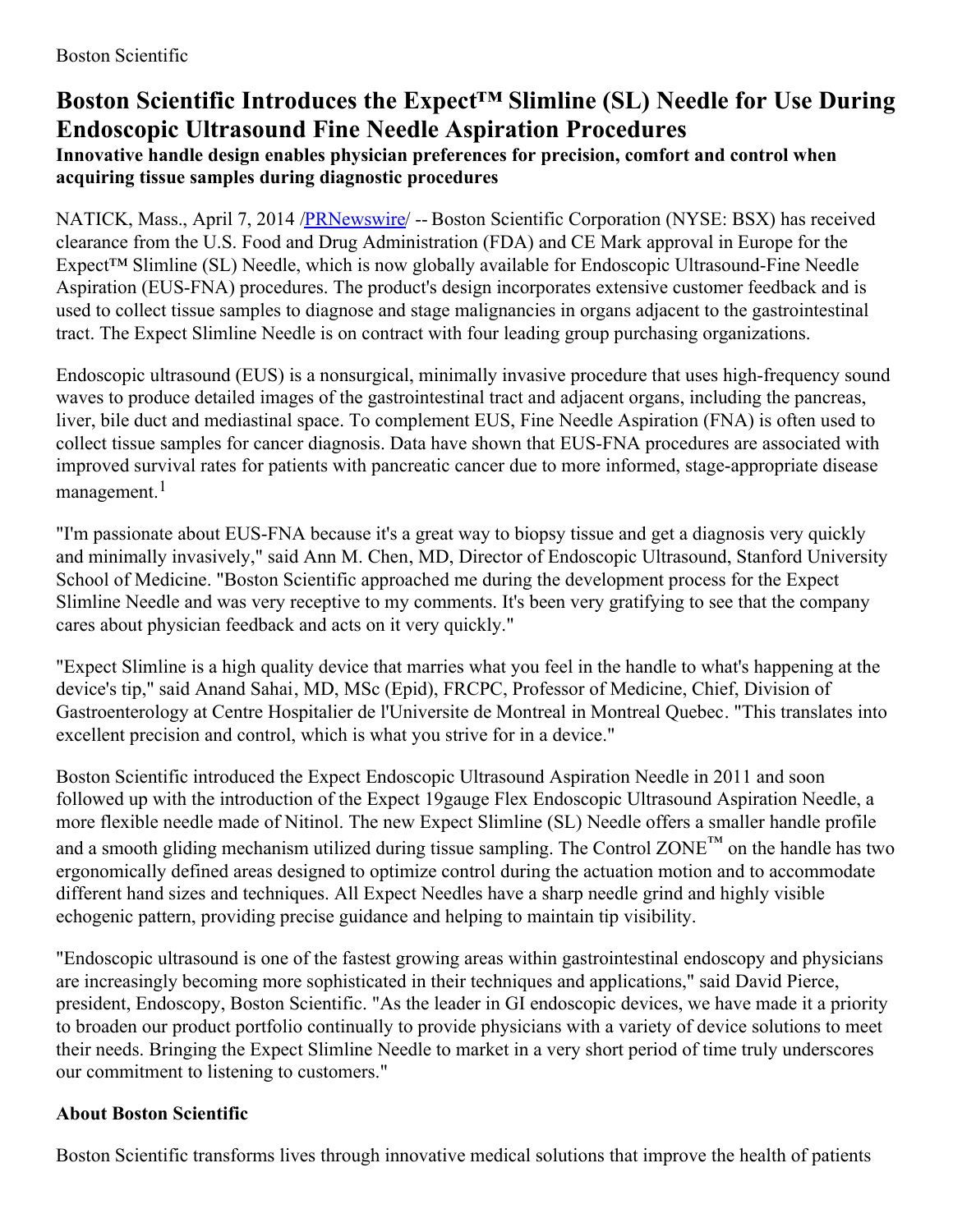around the world. As a global medical technology leader for more than 30 years, we advance science for life by providing a broad range of high performance solutions that address unmet patient needs and reduce the cost of healthcare. For more information, visit [www.bostonscientific.com](http://www.bostonscientific.com/) and connect on [Twitter](http://twitter.com/bostonsci) and [Facebook](http://www.facebook.com/bostonscientific).

## **Cautionary Statement Regarding Forward-Looking Statements**

This press release contains forward-looking statements within the meaning of Section 27A of the Securities Act of 1933 and Section 21E of the Securities Exchange Act of 1934. Forward-looking statements may be identified by words like "anticipate," "expect," "project," "believe," "plan," "estimate," "intend" and similar words. These forward-looking statements are based on our beliefs, assumptions and estimates using information available to us at the time and are not intended to be guarantees of future events or performance. These forward-looking statements include, among other things, statements regarding markets for our products, clinical trials, product performance and impact, and competitive offerings. If our underlying assumptions turn out to be incorrect, or if certain risks or uncertainties materialize, actual results could vary materially from the expectations and projections expressed or implied by our forward-looking statements. These factors, in some cases, have affected and in the future (together with other factors) could affect our ability to implement our business strategy and may cause actual results to differ materially from those contemplated by the statements expressed in this press release. As a result, readers are cautioned not to place undue reliance on any of our forward-looking statements.

Factors that may cause such differences include, among other things: future economic, competitive, reimbursement and regulatory conditions; new product introductions; demographic trends; intellectual property; litigation; financial market conditions; and, future business decisions made by us and our competitors. All of these factors are difficult or impossible to predict accurately and many of them are beyond our control. For a further list and description of these and other important risks and uncertainties that may affect our future operations, see Part I, Item 1A – *Risk Factors* in our most recent Annual Report on Form 10-K filed with the Securities and Exchange Commission, which we may update in Part II, Item 1A – *Risk Factors* in Quarterly Reports on Form 10-Q we have filed or will file hereafter. We disclaim any intention or obligation to publicly update or revise any forward-looking statements to reflect any change in our expectations or in events, conditions, or circumstances on which those expectations may be based, or that may affect the likelihood that actual results will differ from those contained in the forward-looking statements. This cautionary statement is applicable to all forward-looking statements contained in this document.

<sup>1</sup> Ngamruengphong, et al. "EUS and survival in patients with pancreatic cancer: a population-based study," *Gastrointestinal Endoscopy*, 2010. 72 (1) 78-83.

**CONTACTS** Media: Nisha Deo 508-652-5609 (office) Corporate Affairs & Communications Boston Scientific Corporation [nisha.deo@bsci.com](mailto:nisha.deo@bsci.com)

Investors: Susie Lisa, CFA 508-652-5345 (office)